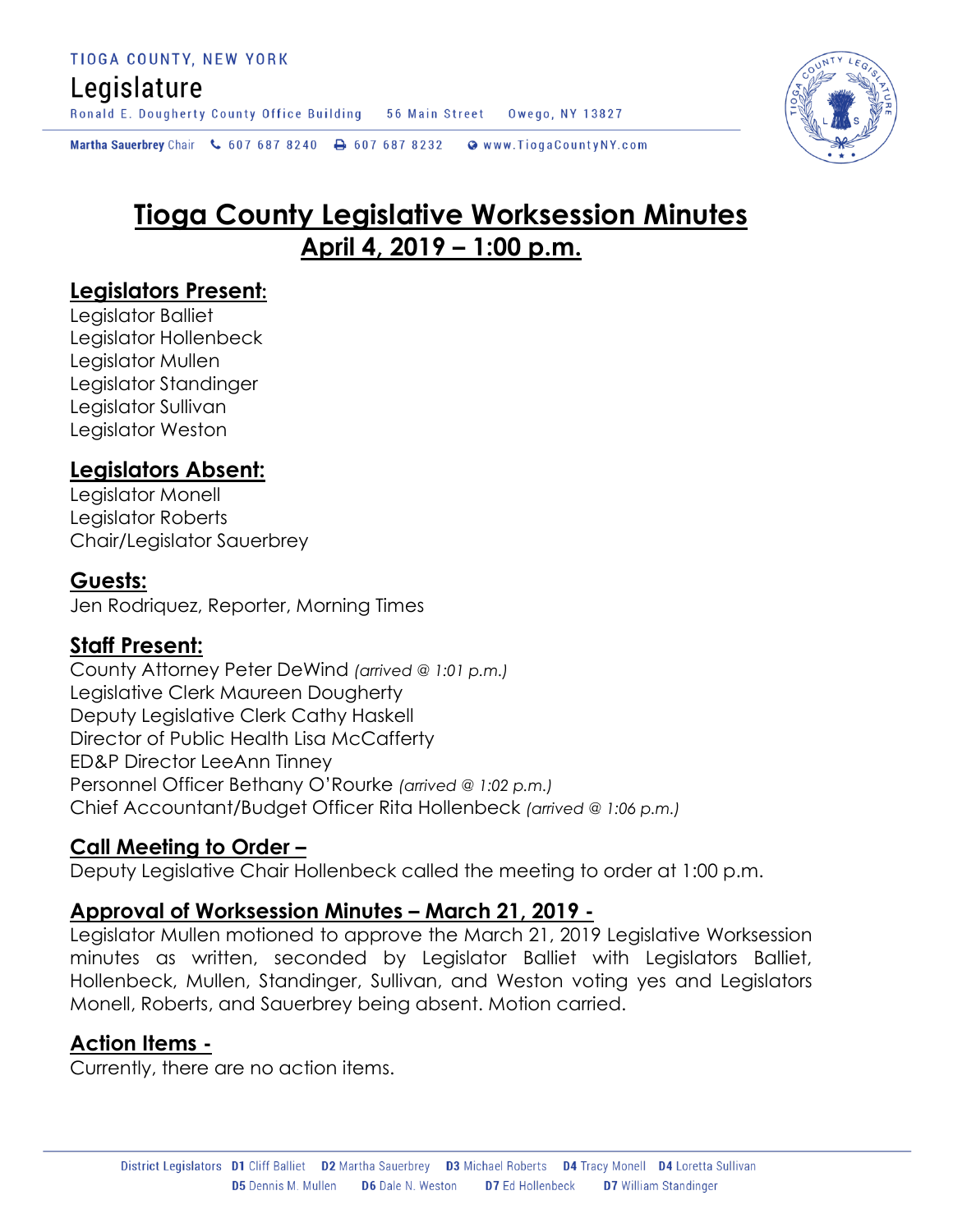### TIOGA COUNTY, NEW YORK

# Legislature

Ronald E. Dougherty County Office Building 56 Main Street 0wego, NY 13827

Martha Sauerbrey Chair & 607 687 8240 A 607 687 8232 @ www.TiogaCountyNY.com

# **Legislative Support – Legislative Clerk Dougherty -**

# *Approval of Legislative Support Committee Minutes – March 7, 2019:*

Legislator Sullivan motioned to approve the March 7, 2019 minutes as written, seconded by Legislator Hollenbeck with Legislators Balliet, Hollenbeck, Mullen, Standinger, Sullivan, and Weston voting yes with Legislators Monell, Roberts, and Sauerbrey being absent. Motion carried.

Legislative Clerk Dougherty reported the following:

- The April Legislative Meeting is Tuesday, April 9, 2019, at 12:00 p.m. in the Hubbard Auditorium. Finance/Legal Committee will meet at 10:30 a.m. in the Legislative Conference Room.
- Legislator Hollenbeck will do the prayer, pledge, and start the voting process at the April 9, 2019 Legislature meeting.
- Attended Department Head meeting last month.
- Budget is tracking well.

# **Recognition Resolution (1) –**

 *Resolution Recognizing Teresa Saraceno's 20 Years of Dedicated Service to Tioga County* – Legislator Weston will read and present at the April 9, 2019 Legislature meeting. Ms. Saraceno and ED&P Director Tinney will attend.

**Proclamations (2) –** The following proclamations will just be noted in the April 9, 2019 Legislative meeting minutes:

- *Donate Life Month in Tioga County*
- *Child Abuse Prevention Month*

**Resolutions –** All resolutions were reviewed for Legislature consideration at the April 9, 2019 Legislature meeting and discussion occurred on the following:

- *Resolution to Oppose New York State Senate Bill S.1947 and New York State Assembly Bill A.1261 related to hours, wages, and supplements in contracts for public work –* ED&P Director Tinney reported the Tioga County IDA adopted a similar resolution last evening.
- *Rescind Resolution No. 117-17 Authorizing the Implementation and Funding in the First Instance 100% of the Federal Aid and State-Aid Eligible Costs of a*  **Transportation Federal-Aid Project and Appropriating Funds - Based on** discussion at today's Public Works Committee, Ms. Dougherty revised the 3rd WHEREAS with the removal of a specific dollar amount. Ms. Dougherty reported this information is not necessary for a rescind resolution.
- *Authorizing the Implementation and Funding in the First Instance 100% of the Federal Aid and State-Aid Eligible Costs of a Transportation Federal-Aid*  **Project and Appropriating Funds –** Ms. Dougherty reported the dollar amount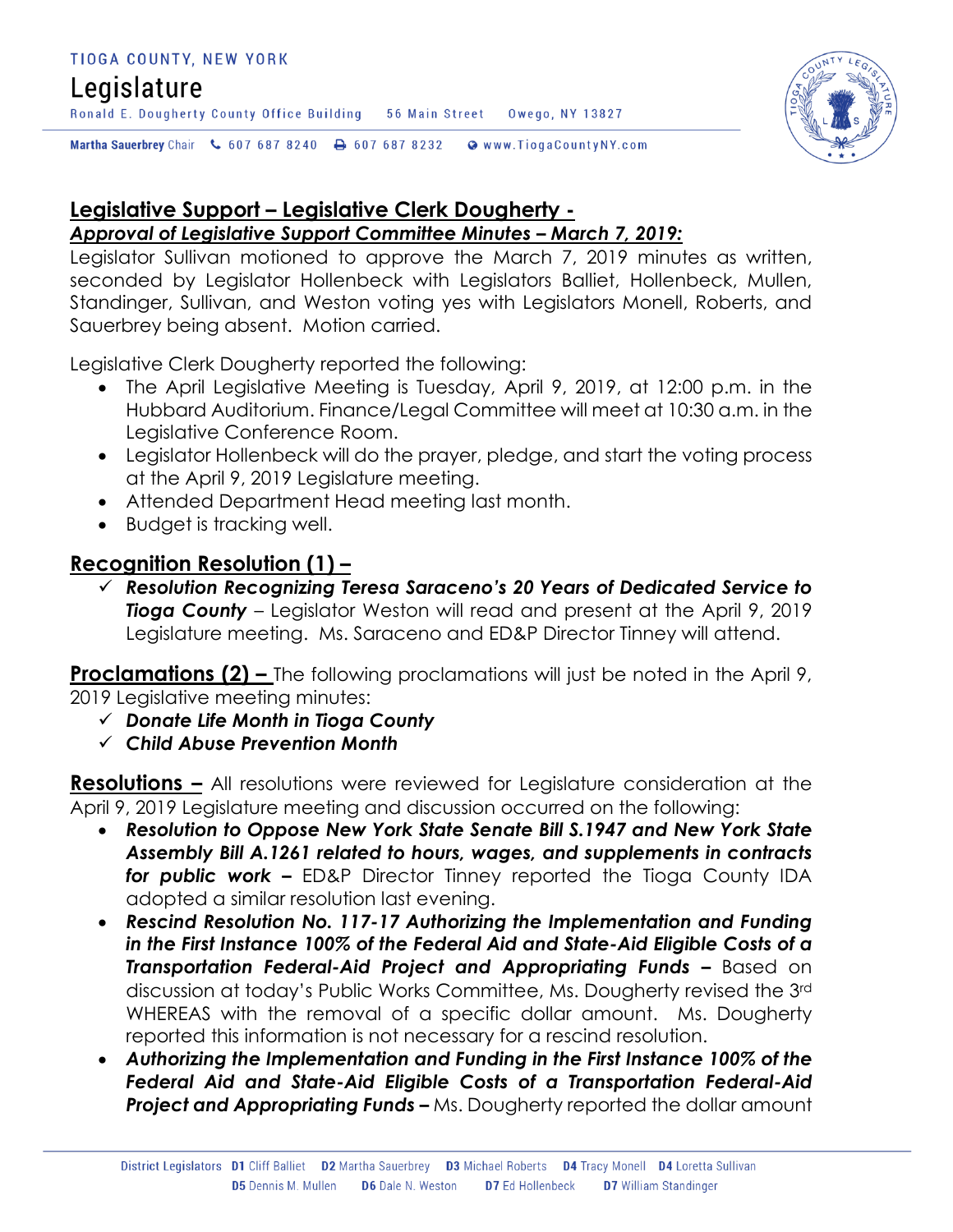

for \$299,000 is in question and may need to be increased, however, this requires NYS DOT verification which is not available until April 8, 2019. Ms. Dougherty advised Public Works to proceed with the resolution as is and in the event the amount needs revision the resolution can be amended at the April 9, 2019 Legislative meeting.

 *Resolution Pursuant to Section 131-B of the Highway Law Dedicating*  **Corporate Drive as a County Road –** County Attorney DeWind reported the purpose of this resolution is to provide clarification and formally recognize Corporate Drive as a county roadway.

**Late-File Resolutions –** Ms. Dougherty reported she is unaware of any late-file resolutions at this time.

# **Other –**

 *Employee Recognition Committee –* Personnel Officer O'Rourke reported the Personnel Committee has been discussing the current Employee Recognition Program (ERC), as some of the current ERC members attended the March Personnel Committee meeting to explain their difficulty in keeping the program viable due to number of nominations received for the quarterly awards has decreased. In addition, the ERC members explained the committee structure in that when a board member's term expires the board member is responsible for finding their replacement and this recruitment has been difficult.

Ms. O'Rourke reported Chair Sauerbrey addressed this at the last Leaders Meeting and requested input from the Department Heads. Ms. O'Rourke reported there are many departments conducting their own employee recognitions, which may in part be the reason for decreased participation in the countywide program. Ms. O'Rourke reported the Department Heads are of the general opinion that by discontinuing the quarterly and yearly employee awards through the countywide ERC Program and maintaining the yearly pin ceremonies and luncheon for employees with 25 or more years of service would be a nice way to revamp the current program. Personnel Committee was in favor of this recommendation, but wanted to make sure the entire Legislature had an opportunity for discussion.

Ms. O'Rourke inquired as to whether the Legislature was in favor of eliminating the quarterly and yearly employee awards, but continuing the annual pin recognition ceremonies and luncheon.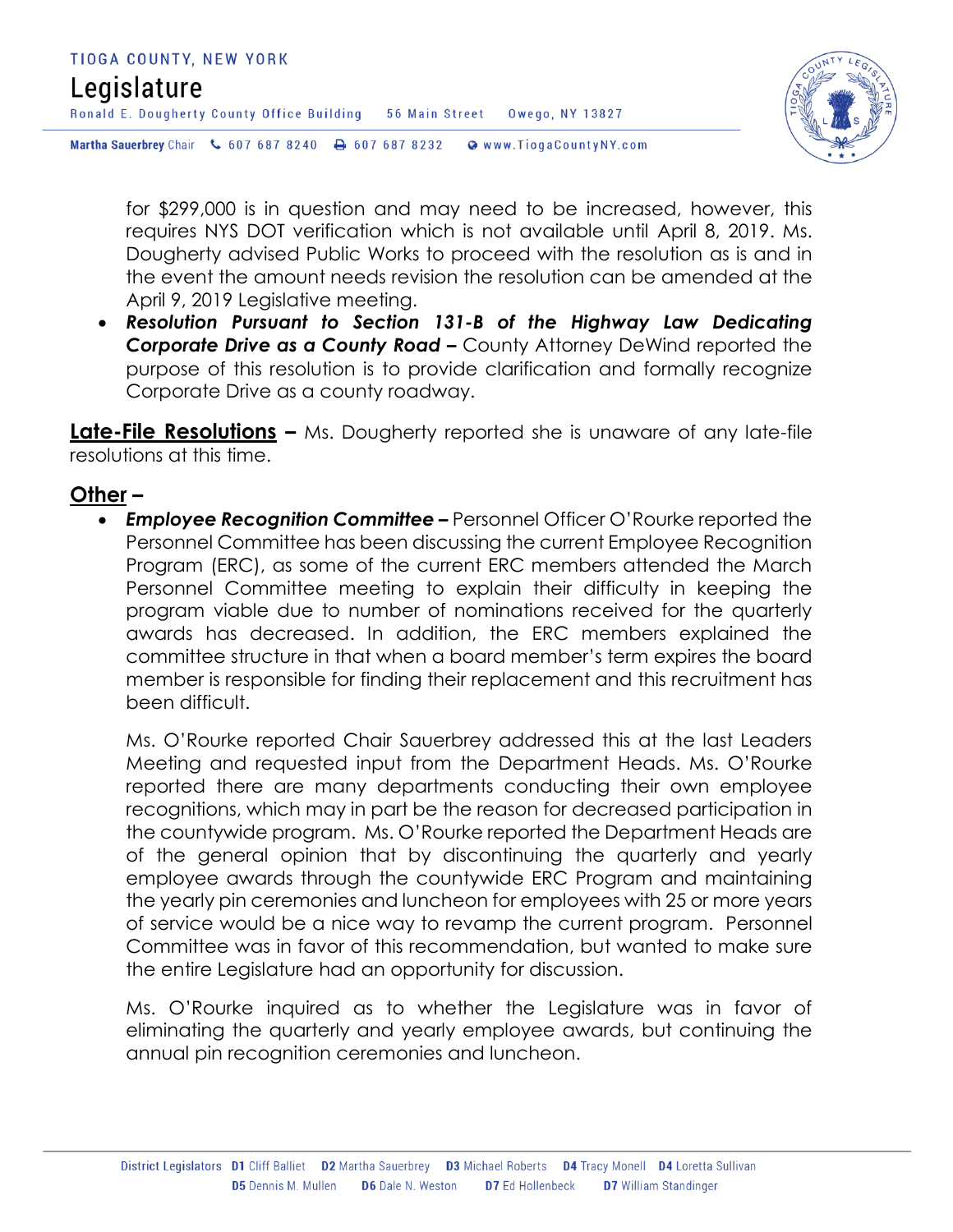

Legislator Sullivan reported when first brought to the attention of the Legislature, the consensus was that the Legislature did not want to eliminate a program that employees have repeatedly expressed over the years their appreciation to the Legislature for their program support.

Ms. O'Rourke reported the ERC approached the Personnel Committee last month and were moving in the direction of this recommendation, therefore, supports this recommendation.

Ms. O'Rourke reported the annual luncheon is via invitation for current year honorees with 25 or more years of service, past year honorees, Department Heads, and Legislators.

Legislator Mullen inquired as to whether there was any concern for the smaller departments and their employees not getting any recognition, as they do not conduct their own departmental recognition ceremonies. Ms. O'Rourke reported some departments may not do an award recognition, but they bring lunch in and do teambuilding.

Legislator Sullivan reported the departments who are independently conducting recognition award ceremonies started these on their own, therefore, every department head is welcome to do the same.

On a straw poll vote, all Legislators in attendance were in favor of the ERC and Department Head recommendation to eliminate the ERC countywide quarterly and yearly employee awards and maintain the annual Employee Recognition Week with the pin ceremonies and luncheon.

 *Analog vs. Digital Communications –* Deputy Chair Hollenbeck brought this topic forward as a point of information stating further discussion will be required.

Legislator Mullen provided history, as well as the status of the County's radio communication system. Legislator Mullen reported Chair Sauerbrey and Emergency Services Director recently met with a radio communications vendor to begin the process and discuss possible options.

Legislator Sullivan inquired about the interoperable grants we currently receive. Legislator Mullen reported the \$400,000 interoperable grants have been used for equipment maintenance.

Discussion is currently in the preliminary stages and the County has time to develop a plan. Legislator Sullivan reported she would like ITCS Director